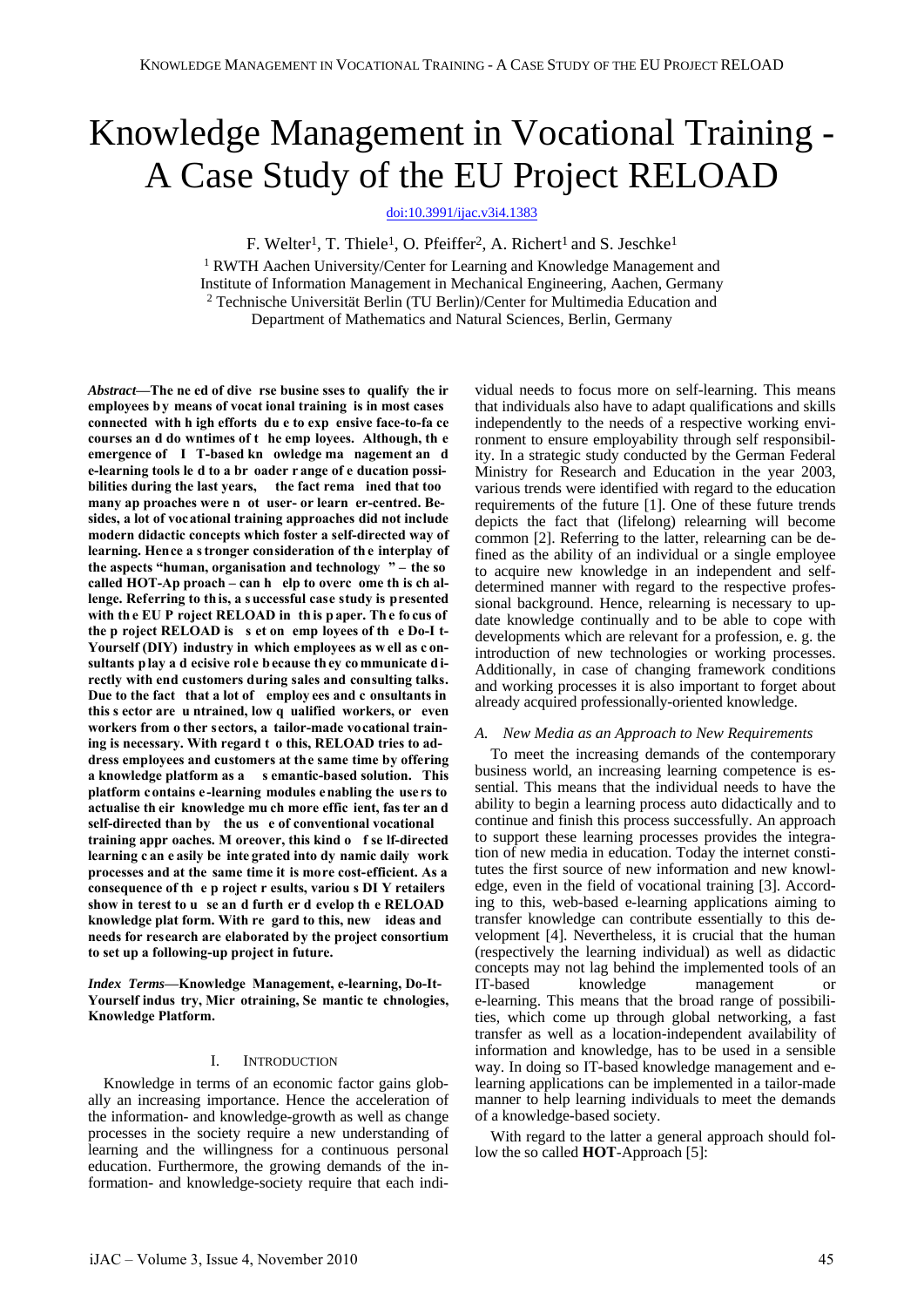- First of all it is necessary to identify and to promote the users' abilities, basing upon the respective mental model and the needs of the users (**H**uman).
- Secondly the organisational framework has to be optimised (e. g. learning on the job, learning by doing, learning with formalised education) (**O**rganisation).
- In the third step an inquiry has to be accomplished in how far possibilities of e-learning approaches (and attached technologies) can support the process of relearning (**T**echnology).

Pertinent research results in knowledge management have already proved that just a holistic approach has a sustainable impact and that it is promising to combine it with blended learning approaches [6].

# *B. Knowledge Management in Vocational Training: Former and Contemporary Developments*

Enterprises have to face the challenge of acquiring new knowledge continuously, especially with regard to restricted resources of small and medium sized enterprises (SME). In how far the actualisation of employees' knowledge can be managed thus constitutes still an unsolved question for various SME. Hence, methods are required which train employees as effective, fast and cheap as possible. At the same time these methods have to be able to cope with a growing knowledge production. Because of that, a huge number of enterprises followed the trend to implement IT-based knowledge management tools and elearning applications as an answer to these challenges during the 1990s. However, it became apparent that employees in these enterprises did not learn self-directed just because of introduced e-learning applications. One can state that too often it was not the learner who was in the centre of such applications but the technical realisation of the learning contents. Parallel to that the fast technical progress was not accompanied fast enough by the development of adequate pedagogical concepts. Moreover, the majority of e-learning applications are restricted in terms of providing factual knowledge. Although this form of knowledge can be reproduced correctly by methods of knowledge management and e-learning platforms, the utilisation of this knowledge in practice cannot be described as a logical consequence of the reproduction [7]. Because of this, a rethinking took place during the last years leading to a shift from technical centred knowledge management and e-learning applications to human or learner centred approaches (including methods and didactic).

With regard to this, especially the integration of elearning into daily work and self-organized forms of learning becomes more important than classical forms of education. Due to continuously increasing costs and more dynamic working processes it is more difficult to integrate the latter forms into the daily working environment. These new forms of self-directed learning through the help of new media correspond with the theoretical approach of the constructivism. This approach describes learning as an active construction process which is strongly embedded into a social context and which is characterised as a situational process [8]. Furthermore, the constructivist consideration of learning processes focuses on self-organisation. As a consequence of this consideration, learning processes can just be stimulated externally (perturbation) but they

cannot be transferred into direct knowledge [9]. Against this backdrop the basic intention of all supporting measures changes: The measures do not aim at transferring knowledge from one person to another but they provide knowledge resources and learning support in terms of enabling learning [10].

# *C. Semantic Technologies as a Solution*

Considering the former described development, the key to an effective utilisation of knowledge management and e-learning approaches in vocational training constitutes a sensible networking of the stored information to be able to exploit new knowledge. This means that information only depicts a value for humans when they are able to realise the impact of the respective information in a concrete situation. At this point semantic technologies for knowledge management come into play, because semantics allow the decisive step from information to knowledge [11]. Referring to this it has to be stated that the latter is always embedded into a specific context of action. Thus knowledge is developed throughout a specific situational pattern of information and enables humans to act in a sensible manner (cf. Figure 1).

The crucial value of semantic knowledge management applications in the area of vocational training thus can be described with an augmentation of the quality of information. This augmentation happens through demand-oriented networking of information in the context of organisationspecific targets and concrete processes. Due to this kind of networking the employee or learner receives the required contextual information – independent from location and time – which can enable the development of new knowledge [13]. Nevertheless, enterprises integrate social software and semantic knowledge management applications only hesitantly in their business environment, maybe because of the fact that business applications have other requirements than applications for private users. Furthermore, the reason for a still limited diffusion of semantic knowledge management solutions can be explained in particular with the costs and efforts of introducing such systems. Hence it is necessary that the effort of introducing semantic systems has to be compared directly with the benefits originating in an optimised information quality which e. g. cannot be provided by simple search engines. The benefit of the latter just focuses on the fact of saving time while searching for information. In comparison to that semantics make information easier accessible within work-specific learning processes and because of that they contribute directly to value added.



Figure 1. Steps of Knowledge Development (extended after "Wissenstreppe", North 1998) [12]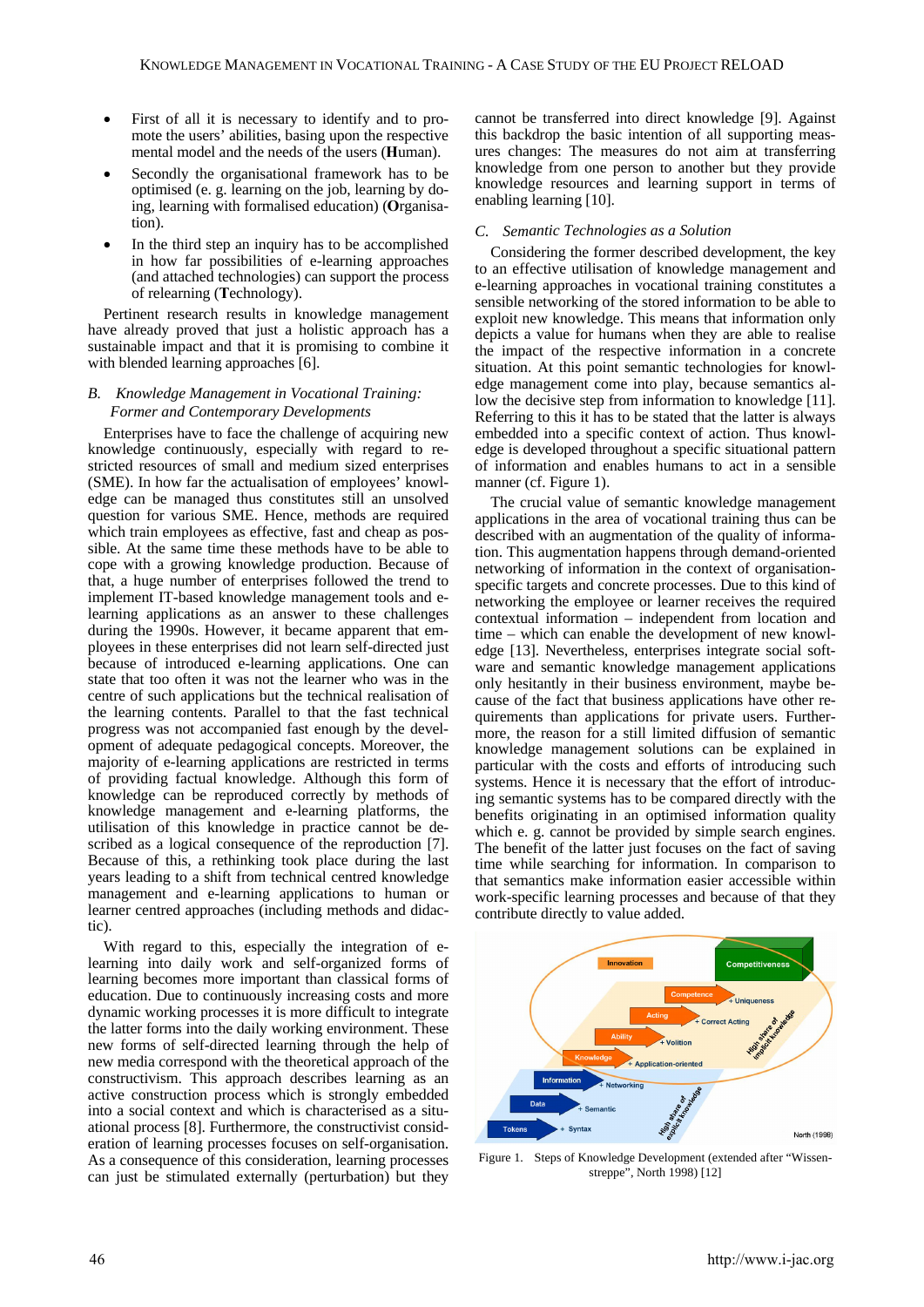## *D. Microtrainings as a Didactic Solution*

Concerning the human perspective of the HOT-Approach the emergence of new self-directed learning concepts can be stated during the last years, which are also promising for various businesses in combination with semantic technologies. With the approach of so called Microtrainings (which aim to train learners in a short period of time) such a promising concept shall be described in the following section.

A typical Microtraining unit is characterised by a duration of approximately 15 to 30 minutes. The relatively short time is important with regard to the target group e. g. consisting of people who work in fixed shifts or on location such as production staff, installers, builders, sales people etc., from which at least some would lose interest or would be overstrained by longer learning units. Thus, each unit begins with a short activation of the participants by introducing them into the topic and by pointing out the target of the unit. Furthermore, a short (multimedia) demonstration or exercise is given to introduce every participant into the topic. E. g. this can be done with a video and a short exercise about technical details of a tool or details of a service process. These first sections are followed by a phase of discussion and feedback in which questions to different items, products or processes are posed to stimulate the group of learners to actively share their (tacit) knowledge. Especially with help of the questions it becomes possible to control if the input was understandable for all participants. In the final phase of a Microtraining unit, a short summary of the formerly learned content is provided, underlining the main learning achievements for the users and giving a short preview of further units in order to stimulate interest in visiting following learning units [14].

Hence it seems to be obvious that the basic idea of Microtrainings – which aims to train people within several minutes – is predestined to combine it with an adequate semantic IT-environment offering the opportunity of a self-directed learning e. g. by providing training units on a web-based platform. In how far such an idea can be put into practice shall be elucidated with the following case study of the EU project RELOAD.

# II. THE CASE STUDY: A SEMANTIC BASED LEARNING AND KNOWLEDGE PLATFORM FOR THE DIY-INDUSTRY

In the EU founded project RELOAD a multinational consortium of Universities, DIY retailers and branch experts developed a semantic based learning and knowledge platform in order to enhance the vocational training of employees in the DIY industry. This target audience is mainly untrained and less qualified regarding their primary duty as sales assistants by counselling interviews with end customers. Various learning platforms have been developed directly by DIY retailers and they were integrated in already existing vocational workshops, but so far there has been no breakthrough in establishing an elearning standard in this branch. As one step to enable this standard, the RELOAD platform was designed under the above-named Human-Organisation-Technology (HOT)- Approach and the principles of the constructivist learning theory.

## *A. Didactical approach (Human)*

The primary aspect of the constructivist learning theory is the self-reliance and self-responsibility of the learner. Comprehension is constructed through reasonable interpretation of information. As an active process interpretation of information is based on the learners' previous knowledge. Since the RELOAD learning platform is designed to cope with the needs of experts and apprentices, the learning process has the requirement to be individual. In order to support the above mentioned interpretation as an active process, the platform presents an interactive environment to the learner to enable the construction of an individual comprehension.

In addition to that, following the constructivist learning theory, the construction of individual knowledge and comprehension requires the exchange between the learners. The enhancement of this exchange is a key element to create a better learning effort. By implementing a method to ensure communication and exchange between the learners the vocational training gets more authentic, meaning that the learning lesson should correspond to the cognitive context and requirements of the learners' working environment [15]. To embed information into a context is another strategy to ensure a better result in the procurement of knowledge. The learner assimilates the information in the context it is presented and therefore gets a deeper understanding of the presented elements. The content of the RELOAD platform has to fulfil the needs and requests of the learners. Therefore it has not only to answer daily questions with which an employee in the DIY branch has to cope with, but also to distribute practice oriented information, which enables the employee not only to sell an item, but to guide the customers in their projects.

One of the main disadvantages of a classical vocational workshop is the cost for a workshop. The employer does not only have to pay the workshop, but also has to bridge the downtime of the employees. In the learning environment of the RELOAD platform this problem was addressed by using a learning-on-the-job model.

The learning scenarios of the learning-on-the-job platform differ from standard applications. For the DIY branch it is typical that only a few employees use personal



Figure 2. The start-up screen of the RELOAD learning platform, listing various entries for the learning scenarios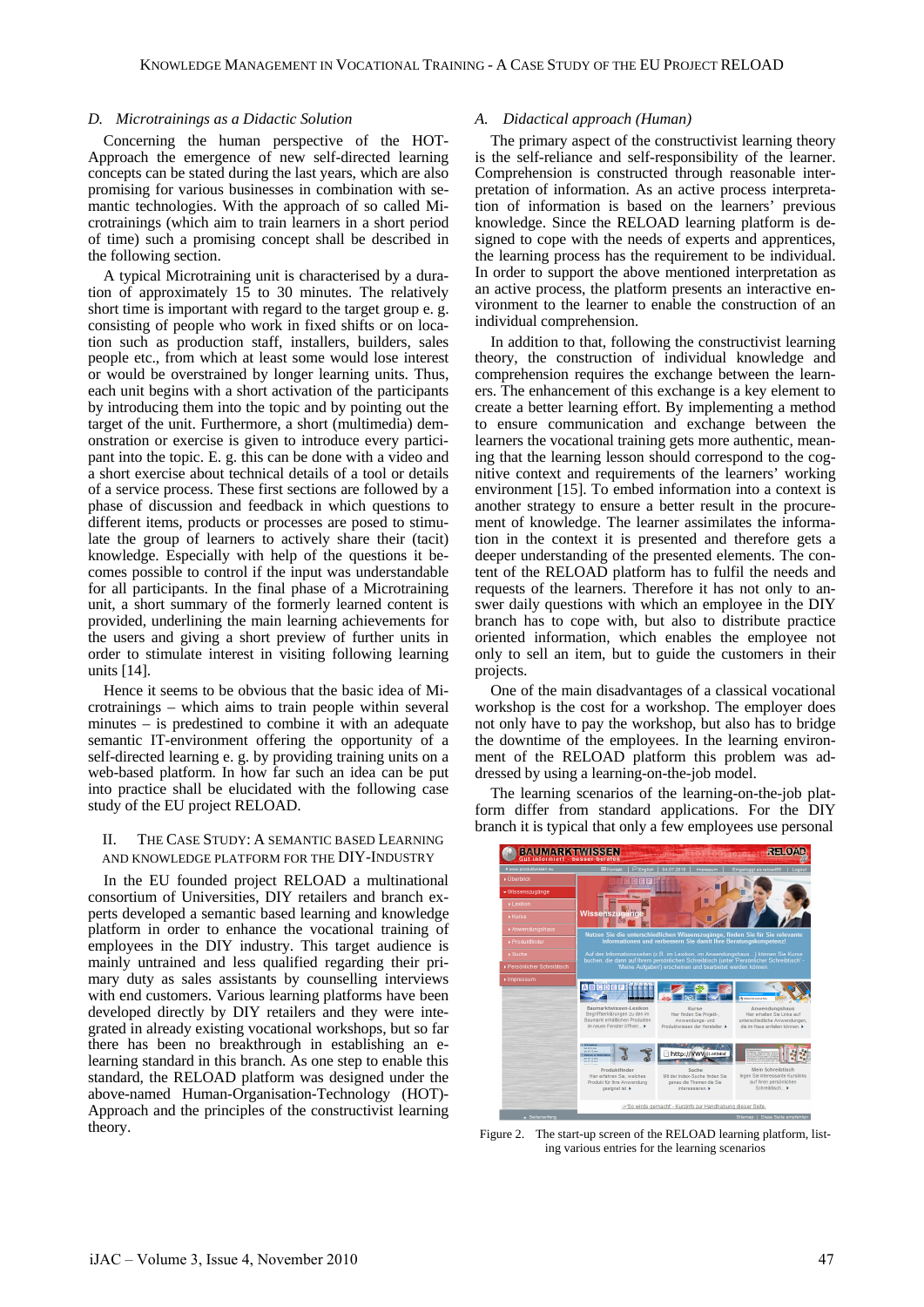computers in their daily working routine and therefore they have no easy access to the learning platform. As a result most employees are not experienced in the use of personal computers and must leave the sales room to use the platform in a computer room. Although this might be a disadvantage, a separate computer room creates a better environment for a concentrated and undisturbed learning process. Hence, to support the individual learning in a typical learning scenario the platform offers different approaches for the learner to entry a lesson. Selected scenarios shall be described by the examples:

- "Guided Tours"
- "Product Finder"
- and "Application House" (cf. Figure 3).

The "Guided Tours" compensate the lack of tutorial support during a lesson. Especially designed for apprentices this tours offer guidance in typical customer problems and projects. Advanced learners may start directly into a lesson and may skip certain steps.

Beside the "Guided Tours", learners can enter the platform through a lexicon. Rather the access for advanced learners, the lexicon lists all topics in alphabetical order. Especially designed to distribute knowledge in the field of product characteristics the "Product Finder" specifies power tools dependant on different criteria. These criteria are based on typical customer claims.

The entry "Application House" is a project based approach. In the range of characteristic activities around preliminary building works, house development and renovation the user can virtually move to different rooms and areas in a house and select learning lessons in the context of the room. For example, if the user hits the parquet lined living room, one of the units offered in the renovation modus is "floor polishing".

The "Anchored Instruction" principle focuses on the anchoring of content by motivating and meaningful episodes. In doing, so previous knowledge is activated aiming at an active learning process. Incorporating know-how and operating experience, interest and intrinsic motivation advances as well as the development of inactive knowledge is reduced. Although demanding a multimedia based learning platform and therefore raising the deployment complexity, this use of media creates an environment of self-directed learning towards new abilities and skills. Supplemental to the "Anchored Instruction" the "Cognitive Apprenticeship" is implemented to ensure the transfer of practice oriented intercession principles to the handling of complex problems. As the didactical basis for the structure of a learning lesson these two approaches form the framework for the concrete elaboration of Microtrainings in RELOAD.

## *B. Knowledge Model (Organisation)*

Due to the fact that RELOAD constitutes a project within the "Lifelong Learning Programme 2007-2013" (Leonardo da Vinci) of the European Union, the intention of the project was to transfer innovations into practice. Thus, an adequate organisational framework was considered which based on the learning on the job concept. Concerning the latter the consortium agreed in the decision to realise the concept by the implementation of Microtrainings.

As mentioned in chapter I. D. Microtrainings are short, group based learning lessons following the general struc-



Figure 3. The RELOAD "Application House" (Blue boxes indicate learning lessons - here in the field of renovation).



Figure 4. General structure of a Microtraining unit [14]

ture in Figure 4. Due to the short duration the learner focuses on the given task and the downtime of the personal is minimal.

Regarding the requirements of the didactical concept of

- an interactive environment to construct individual comprehension,
- exchange between the learners,
- learning on the job
- and reduced costs

Microtrainings are a suitable organisational form for the learning sessions. For the needs of RELOAD the already short duration of 15 to 30 minutes is decreased down to 5 to 15 minutes due to a target audience, which is not familiar with learning. Daily problems resulting from customer counselling serve as a narrative anchor for the learner and therefore as active start for the Microtraining. The demo exercise of the session can easily be realised by a multimedia platform. Manufacturers of the DIY industry integrated their instruction documentation, formerly used in vocational workshops, into the platform resulting in higher cost effectiveness for the manufacturers and the retailers. Considering the multimedia character of the RELOAD platform pictures, video-simulations and documents can be stored as a demo exercise. Subsequent to the exercise the leaner is invited to practice the acquired knowledge and therefore internalise the presented infor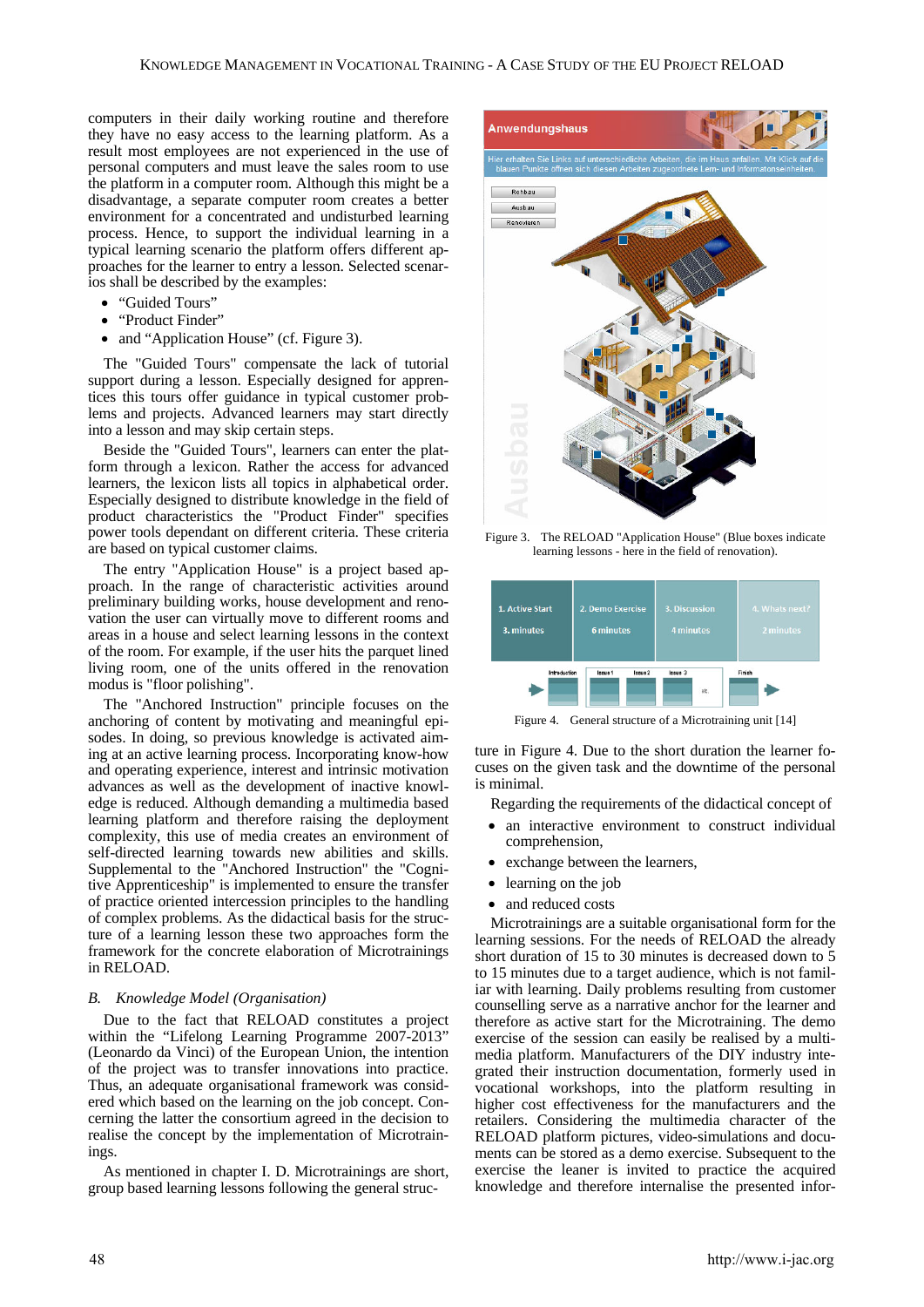mation. Supported by a dialogical structure of the platform the user gets more and more used to self-directed learning. The Microtrainings are divided into sections of different content and difficulty. Thus it is assured that learners with different vocational background can choose topics according to their level of knowledge. As another side-effect a large flexibility of knowledge acquisition is offered. As a third step of the Microtraining the following discussion is enabled through a feedback. The users are encouraged to comment the content as well as the offered media. The operator company is thereby in the position to identify possible weaknesses in the contents of the RELOAD platform. The "What's next?" step of the lesson is an integral part to embed the content into a greater coherence and thus to realise the authenticity and practice relevance of the learning unit.

The content of a Microtraining unit meets the requirements of a counselling interview. The first step of a lesson imparts product knowledge. After a short test to ensure the sustainability of the information a chapter on "how to utilise the product" follows. The last part of the lesson trains selling knowledge and is based on the previous fundamentals. This structure assures that the user not only obtains all necessary information to support the projects of potential customers, but also learns how to organise a counselling interview.

Following the above mentioned didactical model embedding information into a context is a key strategy to create authenticity and sustainability of knowledge. In RELOAD most lessons are connected through a Semantic Net. By intelligent and non-linear connections it is ensured that further links are offered, which lead the user to new topics and encourage the construction of new mental associations between different areas in the DIY branch. For example, if a user looks up the lesson "How to tile a Bathroom?", an additional reference leads to the installation of a basin. Thus the user learns to think of complete projects and therefore gains the ability to provide advice not mentioned by the customer. Since the Semantic Net as organisational form of the knowledge supports the ideas of the didactical concept, the technical realisation is the next step in the HOT approach.

#### *C. The Realisation of RELOAD (Technology)*

Concerning the technical realisation of RELOAD a web-based approach is implemented to enable a broad accessibility for various users. Hence the web-based approach allows a time- and space-independent access and offers parallel to that a design in the style of common websites. Because of this, the users of the knowledge platform are trained in the utilisation of new media, too.

The basic concept of the RELOAD platform is a relational database. Not only this technology ensures great flexibility and an easy-to-use administration, but it is also a practicable basement for the implementation of the Semantic Net and as an authentic learning environment. Mainly based on linked spreadsheets the contained data can be easily connected and combined. By the rules of relational algebra a mathematical description was developed in order to define distinct rules and operators [16]. By using these features the database becomes flexible and can be (re-)organised according to the wishes of the user. As a key element for the successful implementation of the Microtrainings this individual storage and arrangement capability meets exactly the requirements of the constructivist learning theory, mentioned in chapter I. A. Through its individuality the system creates a non-static learning situation, which can offer different approaches to the stored contents. Thus the user can choose the right way for him to learn. Another advantage, this system offers, lies in the customisation capability of the database. As the assortment of goods varies, each local supervisor can readjust the contents to fit the distinct alignment of his products.

As mentioned in previous chapters the Semantic Net logically and didactical reasonably connects the entries of the platform. At the end of each learning session a so called "link-box" offers associative related topics with the aim to encourage the further learning process. The content of the "link-box" is automatically generated by meta data, which is implemented into the relational database. This meta data is based on classes and objects. Classes can be seen as categories for the products and therefore structure the content in the above mentioned topics. The objects are specifications of these categories and real entities, in the case of RELOAD typical products of the DIY branch. Both classes and objects form key attributes of the meta data used to form the relations of the Semantic Net.

Based on MY-SQL and ZOPE objects the Semantic Net implements a personal learning path through the content of the platform. Tracked on a "personal learning desk" this technology enables the retracing of the learning process and therefore supports the idea of a self-determined learning process by visualising already started and completed training units. As the Semantic Nets connects all entries of the RELOAD platform different types of connections have to be created because of the various approaches noted above (see Figure 5).

As a primary technology to incorporate new Microtrainings into the RELOAD platform, a template has been developed. Based on Microsoft's Power Point this interface is available to most content creators and demands little practising time, but also supports the multimedia approach of the platform.

## III. RESULTS & CONCLUDING REMARKS

With regard to the introduction of new learning approaches in vocational training huge efforts were undertaken by enterprises as well as universities in the last decades. Still one of the main challenges can be described with providing a low cost vocational training approach which motivates employees to use it in a self-directed



Figure 5. Extract of the Semantic Net used in the RELOAD platform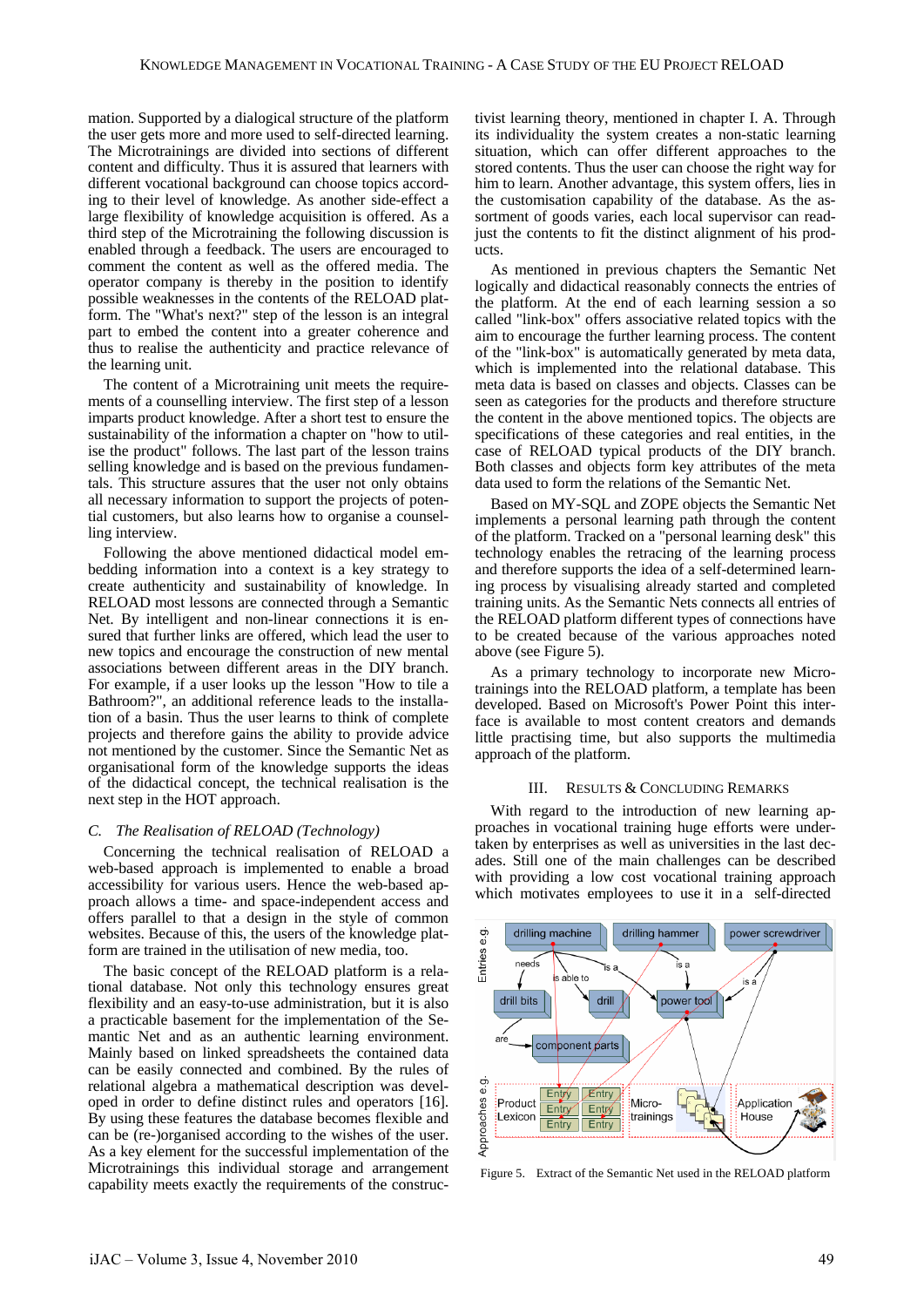way. Thus, contemporary developments in knowledge management and e-learning focus more on a human centred design than in the last years in which technology centred designs prevailed. Since a closer integration of new didactical concepts with adequate knowledge management and e-learning tools takes place nowadays, advantages become obvious e. g. through the stimulation of a selfdirected learning among various groups of employees.

Furthermore, the introduced case study of the EUfunded project RELOAD highlighted a successful advance in the field of vocational training. Because of the fact that the so called HOT-Approach (**H**uman, **O**rganisation and **T**echnology) was considered during the entire project runtime, requirements on different levels were analysed to create a holistic vocational training that can be applied in the DIY-Industry. Hence, the main innovations of RELOAD can be characterised with the integration of Microtrainings as a special didactical form and the use of semantic technologies as a non linear form of knowledge management. Due to the fact that many employees and consultants in DIY stores are untrained, low qualified or even workers from outside the sector, the integration of Microtrainings and semantic technologies in RELOAD was successful as it is revealed in project internal test runs in the years 2008 and 2009.

Through the results of the test phases in the participating DIY stores it became obvious that the target group handled the provided applications on the RELOAD knowledge platform in a satisfying manner. Nevertheless, general deficits of the employees in the DIY branch became obvious, too, concerning the general use of personal computers and the familiarity with internet applications. The latter could be underlined by a couple of qualitative user interviews which have been conducted after the test phases by partners of the RELOAD consortium. As a consequence, providing personal trainers (in combination with an individual training schedule) could be another possibility for those employees who are inexperienced in using computer applications. In general, the platform received a positive feedback with regard to the usability of its Microtraining units. Referring to this, one can stress that the use of the Microtraining units seems to be more effective for the employees during their working time (learning on the job) in comparison to complete learning units at home.

 Concerning the RELOAD business model various DIY retailers showed interest in a continued use of the knowledge platform in order to reduce the costs of classical vocational courses. With regard to this the commercial supply of e-learning units can be seen as a chance for the RELOAD knowledge platform, although a continuous further development of contents and learning units is necessary to meet the demands of a broad range of retailers.

### IV. FUTURE PROSPECTS

A next step in future could comprise a certification of the informal learning concept integrated in the RELOAD knowledge platform in order to create a standardised form of vocational training by the use of new media. With regard to this, a further integration of suppliers from the DIY-industry is desirable in future and should be attempted in follow-up projects. Especially a broader range of partners from different European countries could be interesting to develop multilingual learning units which e.

g. could provide a standard for different actors of the DIYindustry within the European Union.

Besides, a more standardised concept of the RELOAD knowledge platform could offer in particular small and medium sized enterprises (SME) the opportunity to market their products as well as to edit product information easily into standardised e-learning units. Moreover, the production costs for training materials can be estimated as relatively cheap in comparison to the costs for training sessions which are just performed face-to-face in classrooms. One can underline that through the gained cost advantages for SME a general strengthening of this kind of enterprises is possible. Thus RELOAD caters the overall long-term strategy of the European Union to foster SME in a sustainable way.

On the technical side the RELOAD platform revealed great flexibility in order to respond to the needs of the learners. The extension of this ability can be seen in the development of a didactical tool box. This would allow different DIY retailers to customise the platform regarding their individual requirements concerning distinct learning approaches (e. g. Blended Learning, e-learning et cetera). Especially the application of the RELOAD platform in a Blended Learning environment would benefit on the implementation of Web 2.0 technologies. Although a feedback function has already been integrated, user generated content would increase the information flow and would be a logical advancement in consideration of the HOT approach.

Through the successful realisation of the RELOAD project the elaboration of new project ideas - which are basing on the key outcomes of RELOAD as well as on further need for research - is impelled by the entire consortium. Thus, e. g. a further need of research can be described with the optimisation of the web interface design for different groups of users and employees. With regard to this, the efforts to continue the work on a sustainable knowledge management and e-learning approach in vocational training will be intensified in future.

### **REFERENCES**

- [1] Bundesministerium für Bildung und Forschung (2010, July 7) Ed. "Deutsche Weiterbildungsanbieter auf internationalen Märkten. Daten – Fallstudien – Perspektiven" [Online]. Available: [http://www.bmbf.de/pub/deutsche\\_weiterbildungsanbieter.pdf](http://www.bmbf.de/pub/deutsche_weiterbildungsanbieter.pdf)
- [2] P. Dassen-Housen, "Responding to the global political-economical challenge: The learning society exemplified by the working environment," *Aachener Reihe Mensch und Technik*, Band 32, Wissenschaftsverlag Mainz in Aachen, Aachen, 2000.
- [3] H. Zinnen (2010, October 21), "Wissensmanagement in der Berufsbildungspraxis" [Online]. Available: [http://www.bibb.de/](http://www.bibb.de/dokumente/pdf/a23_foko3_wissensmanagement_Peine-November_2005.pdf) [dokumente/pdf/a23\\_foko3\\_wissensmanagement\\_Peine-](http://www.bibb.de/dokumente/pdf/a23_foko3_wissensmanagement_Peine-November_2005.pdf)[November\\_2005.pdf](http://www.bibb.de/dokumente/pdf/a23_foko3_wissensmanagement_Peine-November_2005.pdf)
- [4] H. Maurer, "E-Learning muss als Teil von Wissensmanagement gesehen werden," in *LOG*, Heft 6, 2000, pp. 24-27.
- [5] S. Frank and A. Streit, "Implementing Service Orientation in Production Enterprises," in *Human-Centred System Design. First: People, Second: Organisation, Third: Technology,* D. Brandt, Ed. Aachener Reihe Mensch und Technik, Band 42, Aachen: Wissenschaftsverlag Mainz, 2003, pp. 54-62.
- [6] K. Henning and G. Schöler, Eds. "Knowledge is orange. Industry-Focused Applications of Knowledge Management across Germany," Aachen: Wissenschaftsverlag Mainz, 2004.
- [7] K. Schnurer and H. Mandl, "Wissensmanagement und Lernen," in: *Psychologie des Wissensmanagements,* G. Reinmann and H. Mandl, Eds. Göttingen, 2004.